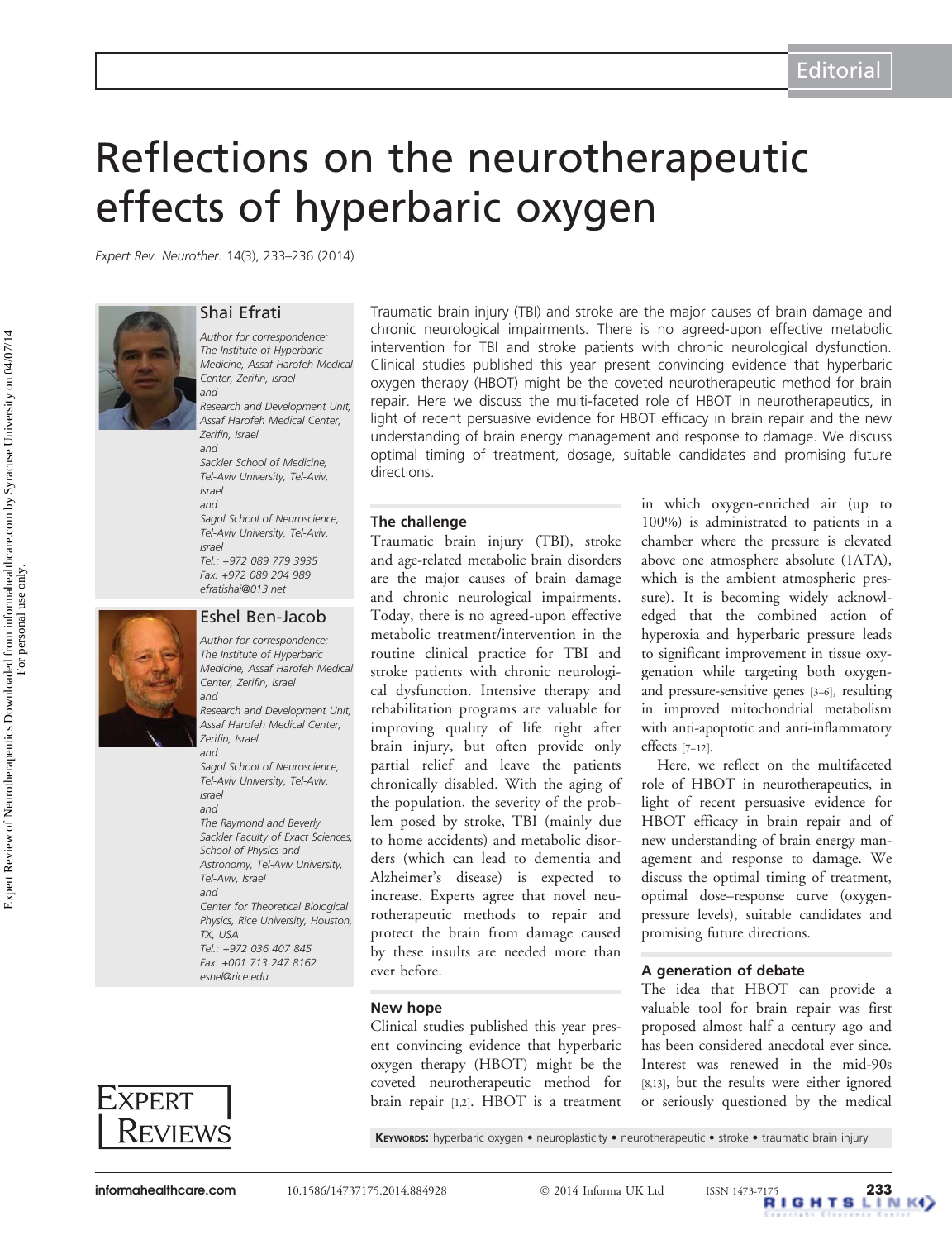community. Huang and Obenaus, in their 2011 review, presented an objective summary of the clinical trials and associated debate till 2011, and a thoughtful description of the animal trials and their implications [\[8\]](#page-3-0). They reasoned that the HBOTinduced neuroprotection in animal model is due to the observed improved tissue oxidation, improved mitochondrial redox, preservation of mitochondria integrity, hindering of mitochondria-associated apoptotic pathways as well as antiinflammatory effects [[8](#page-3-0)]. Until 2011, all human HBOT studies involved severe TBI patients. While mortality was decreased in those studies, there was no significant change in the quality of life. This, combined with knowledge from a wealth of animal studies, indicated that the time of treatment and dose–response curve should be reassessed. Most importantly, it led to the understanding that HBOT should be practiced on mild-tomoderate TBI patients who are more apt to achieve clinically meaningful recovery.

#### Persuasive new evidence

Convincing evidence that HBOT can revitalize chronically impaired brain functions and significantly improve the quality of life of mild TBI (mTBI) patients with prolonged postconcussion syndrome at late chronic stage, even years after injury, are presented in a new randomized prospective trial published this year [[2](#page-3-0)]. A crossover approach was adopted in order to overcome the HBOT inherent sham control constraint (discussed further below). The participants, who had suffered mTBI 1–5 years prior to the trial, were randomly divided into two groups: trial and control. The trial group patients received 2 months of HBOT, while the control group went without treatment in those 2 months. The latter were given the same treatment as the trial group 2 months later. The advantage of the crossover approach is the opportunity for a triple comparison: between treatments of two groups, between treatment and no treatment periods of the same group and between treatment and no treatment in different groups. It also overcomes the problem posed by the impossibility of making people believe they are exposed to high pressure when they are actually not.

The treatment consisted of 40 daily sessions lasting 1 h at pressure of 1.5ATA and breathing 100% oxygen. The patients' cognitive functions and quality of life were assessed by detailed computerized evaluations and compared, for all patients, with single photon emission computed tomography (SPECT) scans. HBOT sessions led to similar significant improvements in tests of cognitive function and quality of life in both groups. No significant improvements occurred by the end of the nontreatment period in the control group. Analysis of brain imaging showed significantly increased neuronal activity after a 2-month period of HBOT compared with the control period. What makes the results particularly persuasive is the remarkable agreement between the cognitive function restoration and the changes in brain functionality as detected by the SPECT scans. The diffuse nature of the mTBI injury renders the pathological damage hard to detect by common neuroimaging methods such as computed tomography and MRI. Pre- and post-treatment SPECT imaging showed that HBOT led to restoration of neuronal activity in stunned areas.

A second randomized prospective trial published earlier this year used a similar crossover approach and presented equally persuasive evidence that HBOT can also revitalize chronically impaired brain function and significantly improve the quality of life of post-stroke patients, even years after the event [[1\]](#page-3-0). The participants in this study suffered a stroke 6–36 months prior to the trial. They were also randomly divided into treated and control group, went through brain function and quality evaluations. These stroke patients were also treated with 40 HBOT daily sessions. However, while the mTBI patients were treated at a lower pressure of 1.5ATA since they all had an intact macrovascular bed, the stroke patients were given 90 min sessions at 2.0ATA and 100% oxygen. The results of SPECT imaging were well correlated with clinical improvements and revealed restored activity mostly in stunned areas in the surroundings of necrotic foci.

## HBOT can activate cerebral plasticity & revitalize chronically impaired brain functions

The new trials provide convincing evidence that HBOT can induce cerebral plasticity leading to repair of chronically impaired brain functions and improved quality of life in poststroke patients and mTBI patients with prolonged postconcussion syndrome, even years after the brain insult [[1](#page-3-0),[2\]](#page-3-0). The term 'cerebral plasticity' is used here as an umbrella term that encompasses both neuroplasticity as commonly used in neuroscience and beyond-synaptic changes such as myelinization, regeneration of axonal white matter, angiogenesis and changes in the glial fabric. The observed restoration of neuronal activity in the metabolically dysfunctional stunned areas indicate HBOT as a potent means of delivering to the brain sufficient oxygen needed for activation of neuroplasticty and restoration of impaired functions. These are entailed via assortment of intricate mechanisms, some of which are mentioned below.

#### Underlying repair mechanisms

Brain insults may result in a variety of brain injuries, including impairment of microvascular integrity and cerebral perfusion. These lead to reduced metabolism and neuronal activity, which in turn lead to loss of synapses and tampered neuronal connectivity [\[2](#page-3-0),[8,9\]](#page-3-0). The stunned areas mentioned earlier are characterized by anaerobic metabolism and ATP depletion culminating in stagnation and shortage of energy for the healing processes, and they may persist like this, dysfunctional but alive, for years after injury [\[2,8](#page-3-0),[9\]](#page-3-0). The decreased oxygen level not only causes reduction in neuronal activity but also prevents the generation of new synaptic connections and angiogenesis. HBOT can initiate vascular repair and improve cerebral vascular flow, induce regeneration of axonal white matter, stimulate axonal growth, promote blood–brain barrier integrity and reduce inflammatory reactions as well as brain edema [\[7](#page-3-0)–[12\]](#page-3-0).

At the cellular level, HBOT can improve cellular metabolism, reduce apoptosis, alleviate oxidative stress and increase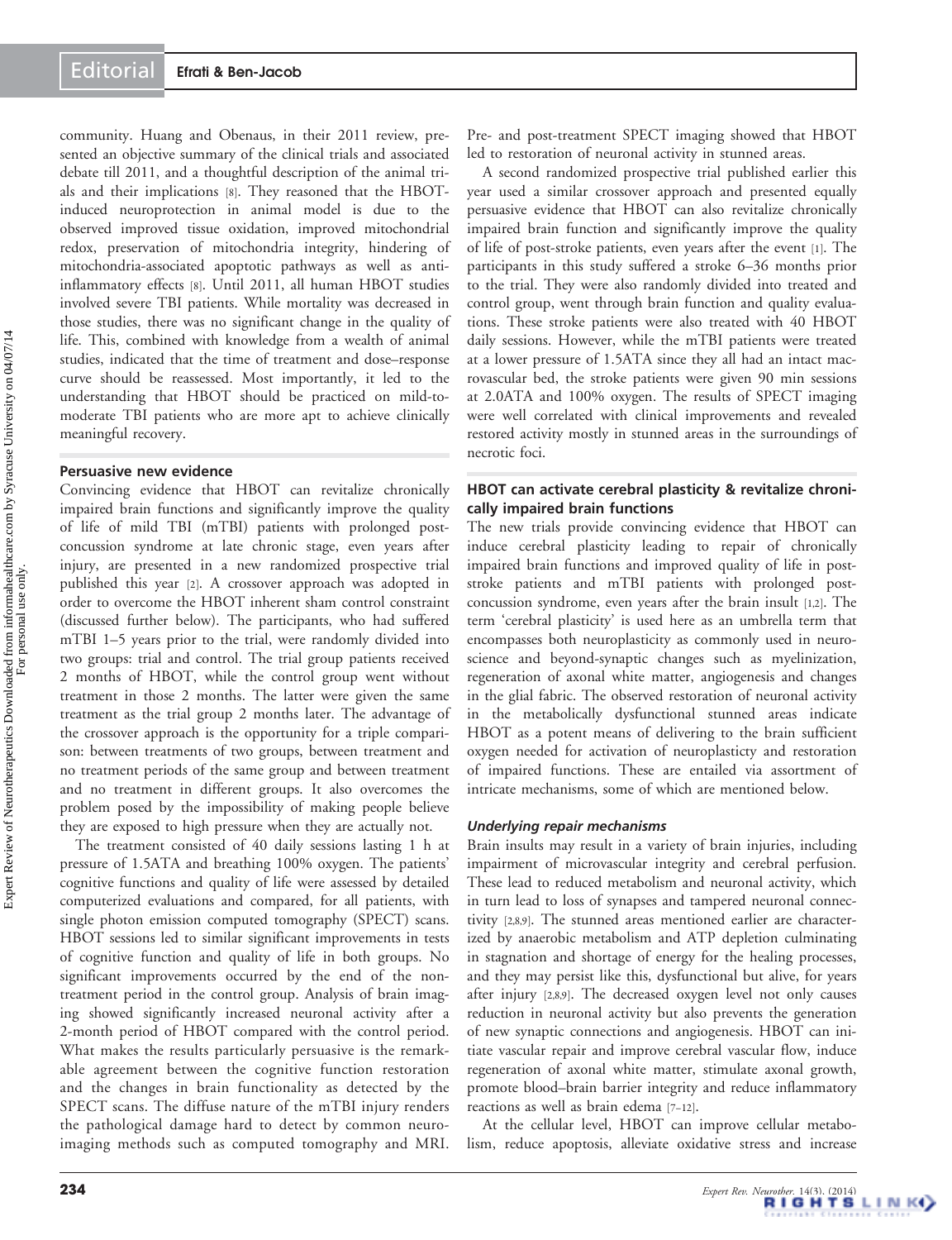levels of neurotrophins and nitric oxide through enhancement of mitochondrial function in both neurons and glial cells, and may even promote neurogenesis of endogenous neural stem cells [[7](#page-3-0)–[12](#page-3-0),[14](#page-3-0)]. Regarding mitochondria, it is important to note that stroke and TBI engender depolarization of the mitochondria membrane and induction of mitochondrial permeability transition pore, which reduces the efficiency of energy production and elevate the level of reactive oxygen species [\[15\]](#page-3-0). HBOT can inhibit mitochondrial permeability transition pore and thus has the potential to reverse this abnormality [[8](#page-3-0)]. However, it must be applied carefully to ascertain that the increased tissue oxygen does not cause cellular toxicity due to overly high reactive oxygen species levels.

#### Time of treatment

Many innate repair mechanisms, each with a different characteristic time, are activated following the onset of acute brain injury, and some may be negatively affected by premature application of HBOT. HBOT procedure can begin either at the degenerative or at the regenerative stage. At the degenerative stage, it must be administered with great care to avoid toxicity. On the other hand, elevated oxygen levels during the regenerative stage would supply the energy needs for the innate brain repair processes. While it is not possible to mark a clear line between the regenerative and the degenerative phases [\[16\]](#page-3-0), it is quite clear that more than 1 month after the acute event, in a stable patient, the degenerative process has ended. The differences in initiation times and protocols of HBOT may explain contradictive results in previous studies, where HBOT timing was not taken into consideration [\[1](#page-3-0),[2,17](#page-3-0)–[21](#page-3-0)].

#### Dose–response curve & treatment duration

The minimal effective dosages of the active ingredients in HBOT (pressure and oxygen concentration) are still unknown, and future studies are needed to test this issue by evaluating the optimal, case-specific dose–response curves. For example, in the previously described trials, 2.0ATA was used for post-stroke patients and 1.5ATA was used for mTBI [[1](#page-3-0),[2\]](#page-3-0). There are many case reports illustrating significant effects with even small increases in air pressure, including effects on the brain [[22](#page-3-0)].

The dose–response curve is related to the inherent difficulties in handling the sham control, and is a source of misinterpretation of clinical studies: the minimal elevated pressure a patient can sense is 1.3 atmosphere, which can induce more than 50% elevation in tissue oxygenation. Since such oxygenation can have significant physiological effects [[1](#page-3-0),[2\]](#page-3-0), treatment with room air at 1.3ATA is not an 'ineffectual treatment' as is required from a proper sham control. At the same time, over oxygenation in response to pressure above 2.0ATA can have an inhibitory effect or even focal toxicity. It is conceivable that HBOT above two atmospheres can be less effective than 1.3ATA, explaining the 'unexpected' improvements in control groups when 1.3ATA was used for sham control.

The duration of treatment is also an unresolved issue. It is quite clear that weeks-to-months would be necessary for brain tissue regeneration and angiogenesis, but the upper time limit from which no further improvement is expected is still unknown. More studies are needed to determine the minimal effective dosage and the duration for a specific brain injury. Non-invasive in-chamber measurements are currently being developed, specifically EEG and diffusion tensor imaging , and may shed some light on this important question. Clearly, there is an urgent need for additional, larger-scale, multi-center clinical studies to further confirm the findings and determine the most effective and personalized treatment protocols. To guarantee effective and well-designed clinical studies, wide-scale biomedical research is required. Such research will also provide validation of the clinical findings, crucial aid in interpretation of the results and important clues to additional applications of HBOT.

#### Optimal candidates for HBOT

Since hyperbaric oxygen therapy is the only treatment proven to significantly benefit post-stroke and mTBI patients without limiting side effects, it is reasonable to allow the millions of these patients to benefit from it right away and not wait for rigorous studies. The classical candidate for HBOT is a patient with unrecovered brain injury where tissue hypoxia is the limiting factor for the regeneration possesses. In this patient, HBOT may induce neuroplasticity in the stunned regions where there is a brain anatomy/physiology (e.g., SPECT/computed tomography) mismatch [\[1](#page-3-0),[2](#page-3-0)]. The anatomical/ physiological imaging should serve as part of the basic evaluation of every HBOT candidate, just like transcutaneous oximetry at the ulcer bed serves as a basic evaluation for patients suffering from peripheral non-healing wounds [[23](#page-3-0),[24](#page-3-0)].

#### Looking ahead

Based on the aforementioned rationale, one can surmise that HBOT could also be effective in early stages of vascular dementia, Alzheimer's disease and other conditions where the clinical presentation could not be fully explained by anatomical imaging. However, this will require novel basic biomedical research to understand the HBOT effect on the recently discovered mitochondria-associated cellular response to hypoxia [[7](#page-3-0)–[12](#page-3-0)], which is a common denominator of stroke, TBI, dementia and aging [[25](#page-3-0),[26](#page-3-0)].

#### Financial & competing interests disclosure

The authors have no relevant affiliations or financial involvement with any organization or entity with a financial interest in or financial conflict with the subject matter or materials discussed in the manuscript. This includes employment, consultancies, honoraria, stock ownership or options, expert testimony, grants or patents received or pending or royalties.

No writing assistance was utilized in the production of this manuscript.